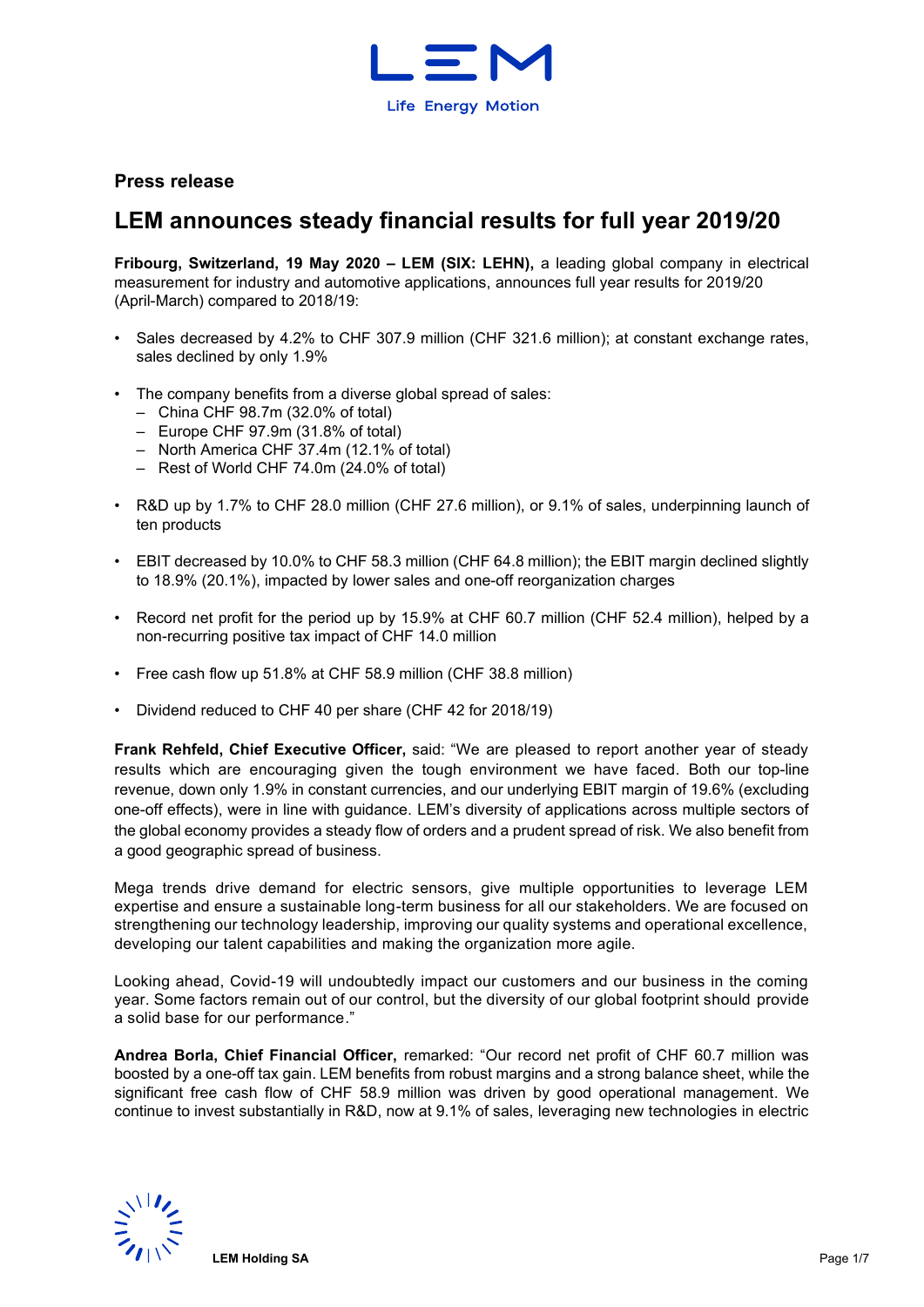

powertrains, smarter sensors, DC metering and charging systems. These investments are producing results with the launch of ten new products this year."

#### **Industry segment: steady performance in difficult economic environment**

Twelve months sales in the Industry segment totalled CHF 240.4 million, down 3.9%. At constant exchange rates, sales decreased by only 1.3%, which was pleasing given the difficult economic environment. Our drives business was impacted particularly by delays in customer investment. Sales increased by 0.1% in China, our largest market, but decreased by 5.6% in Europe, by 8.9% in North America and by 3.8% in Rest of World. Global orders improved by 3.5% to CHF 254.3 million.

| in CHF millions       | 2019/20 | 2018/19 |          | <b>Change Comments</b>                     |
|-----------------------|---------|---------|----------|--------------------------------------------|
| <b>Businesses</b>     |         |         |          |                                            |
| <b>Drives</b>         | 99.5    | 113.3   | $-12.2%$ | China delay of investments                 |
|                       |         |         |          | Japan & Germany weak machine tools         |
|                       |         |         |          | Interest in new products                   |
| Renewable             | 78.7    | 77.0    | $+2.2%$  | Strong growth in China                     |
| Energy                |         |         |          | Stable Europe & US                         |
|                       |         |         |          | Driven by solar and new products           |
| Traction              | 51.0    | 48.6    | $+5.1%$  | Growth in India                            |
|                       |         |         |          | Higher investments Eastern Europe & Russia |
| High precision        | 11.1    | 11.3    | $-2.2%$  | Demand for EV car test benches Japan &     |
|                       |         |         |          | <b>Western Europe</b>                      |
|                       |         |         |          | New IN product family well received        |
| <b>Total Industry</b> | 240.4   | 250.2   | $-3.9%$  |                                            |

#### **Automotive segment: continued transformation to green cars**

Twelve months sales in the Automotive segment totalled CHF 67.6 million, a decrease of 5.3%. At constant exchange rates, sales declined by 3.9%. Our green car business now accounts for 74.3% of the Automotive segment, up from 68.1% a year ago. China sales dropped by 23.4% due to changes in government policies and the first impact of Covid-19, but the world's largest market for green cars will clearly grow in the long-term. Europe was up 29.6% supported by significant investments to launch new electric or hybrid-electric car platforms. Demand from European manufacturers is driving sales of motor control and battery management in Korea and Japan, with Rest of World up 31.1%. North America fell 22.6% owing to lower volumes in the traditional market, as the transition to new technologies becomes more evident.

| in CHF millions         | 2019/20 | 2018/19 |           | <b>Change Comments</b>                                                                                                                                               |
|-------------------------|---------|---------|-----------|----------------------------------------------------------------------------------------------------------------------------------------------------------------------|
| <b>Businesses</b>       |         |         |           |                                                                                                                                                                      |
| Green                   | 50.2    | 48.6    | $+3.4%$   | China influenced by policies and Covid-19<br>• Momentum in Europe, Korea, Japan<br>• New motor control, battery management and<br>charging system products developed |
| Conventional            | 17.4    | 22.8    | $-23.8\%$ | Continued switch to new technologies<br>• US major OEMs are starting to electrify SUVs<br>and pick-ups                                                               |
| <b>Total Automotive</b> | 67.6    | 71.4    | $-5.3%$   |                                                                                                                                                                      |

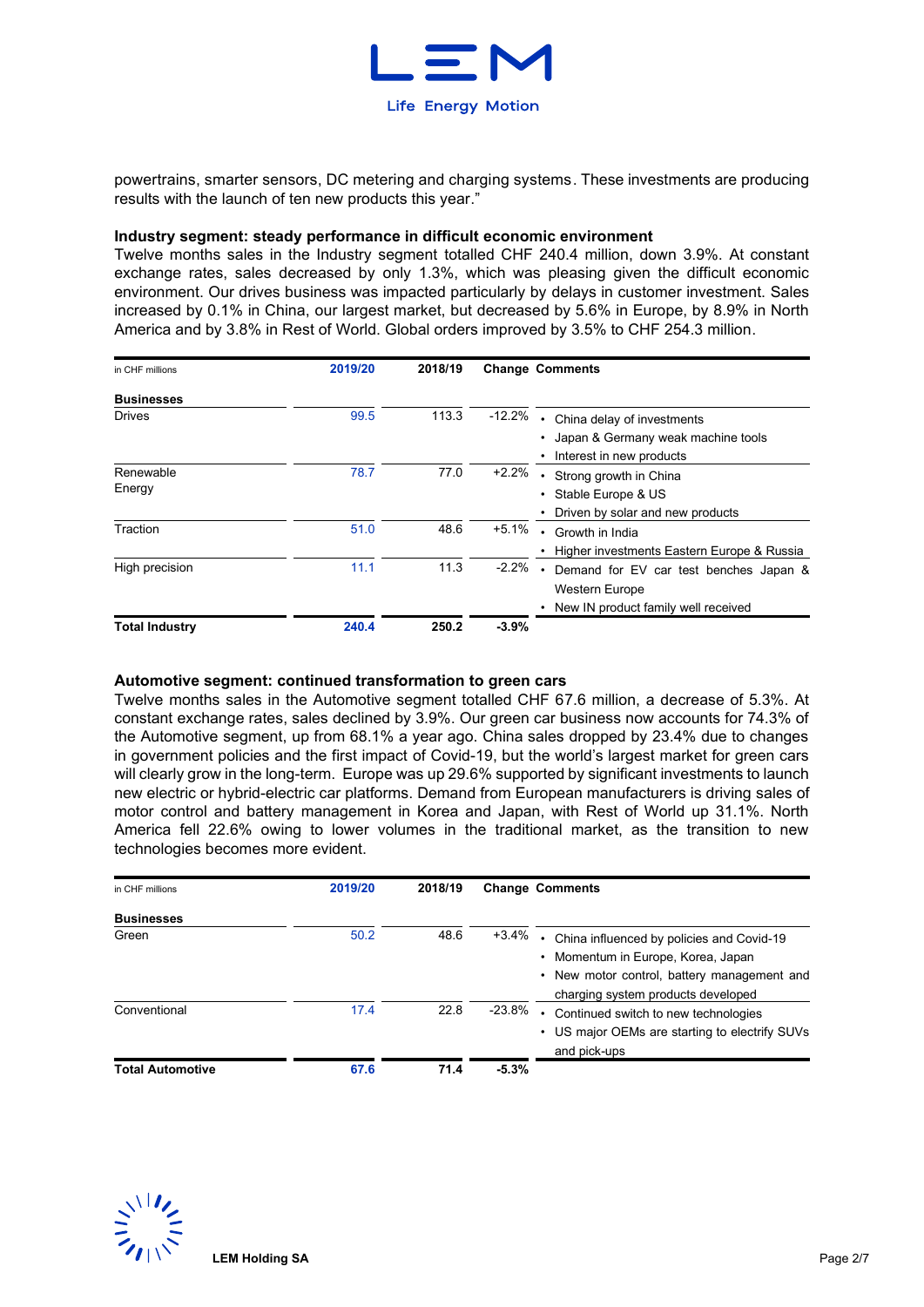

#### **Profitability on track**

Gross profit was down by 2.6% at CHF 142.7 million, while the gross margin improved again to 46.4%. This is 80 basis points better than in the prior year, thanks to various efficiency programs.

We remain vigilant with overheads, although on a reported basis total SG&A costs have risen by 3.9% to CHF 56.5 million, or 18.3% of sales compared with 16.9% last year. This increase reflects positive non-recurring items in 2018/19 (e.g. pension adjustments) and negative non-recurring items this year (e.g. restructuring in Geneva announced in January 2020). Without these items, SG&A costs would have been slightly lower.

We continued to increase investment in research and development (R&D), up by 1.7% to CHF 28.0 million, or 9.1% of sales, up from 8.6%. Our investment continues to bear fruit with another ten products launched this year.

EBIT for the year 2019/20 decreased to CHF 58.3 million from CHF 64.8 million, mirroring the decline in revenues and increased costs discussed above. Our reported EBIT margin was down at 18.9%, compared with 20.1%. On an underlying basis, excluding the one-off reorganization costs in Geneva, the EBIT margin was 19.6% in line with our guidance.

The Group tax expenses was a positive CHF 5.1 million, mainly due to a non-recurring positive tax impact of CHF 14.0 million from the sale of technical IP from LEM Intellectual Property SA based in Fribourg to LEM International SA based in Geneva and to LEM China.

We posted a record net profit for the year of CHF 60.7 million, up from CHF 52.4 million last year. The net profit margin thereby increased to 19.7% compared with 16.3%. Excluding the positive tax impact, net profit would have decreased to CHF 46.7 million, while the net profit margin would have declined to 15.2%.

#### **Improved cash flow and strong balance sheet**

Cash flow from operating activities was CHF 73.6 million (+37.5%) and free cash flow was CHF 58.9 million (+51.8%). This increase is a consequence of better net working capital management and lower taxes paid.

Our balance sheet remains strong and essentially debt-free. As of 31 March 2020, total assets increased to CHF 230.3 million. Shareholders' equity reached CHF 117.4 million, representing an equity ratio of 51.0% (60.5% as of 31 March 2019).

#### **Adjusted dividend**

Based on the results for 2019/20 and the uncertain outlook, the Board of Directors proposes a slightly reduced dividend of CHF 40 per share (CHF 42 for 2018/19), payable on 18 June 2020. The proposal follows LEM's dividend policy of distributing significantly more than 50% of its consolidated net profit to shareholders and corresponds to a payout ratio of 75.1%, down from 91.4% last year.

#### **Uncertain outlook**

The dramatic impact of Covid-19 on the world economy has been well reported. The IMF published its bi-annual World Economic Outlook in April 2020; this forecast a baseline decline of -3% for global GDP in 2020, with only China and India showing any positive growth, and the aftershocks to be felt even into 2022. This baseline is predicated on most major economies moving out of lockdown by the end of Q2 2020, so actual GDP could be even worse if the Covid-19 pandemic persists.

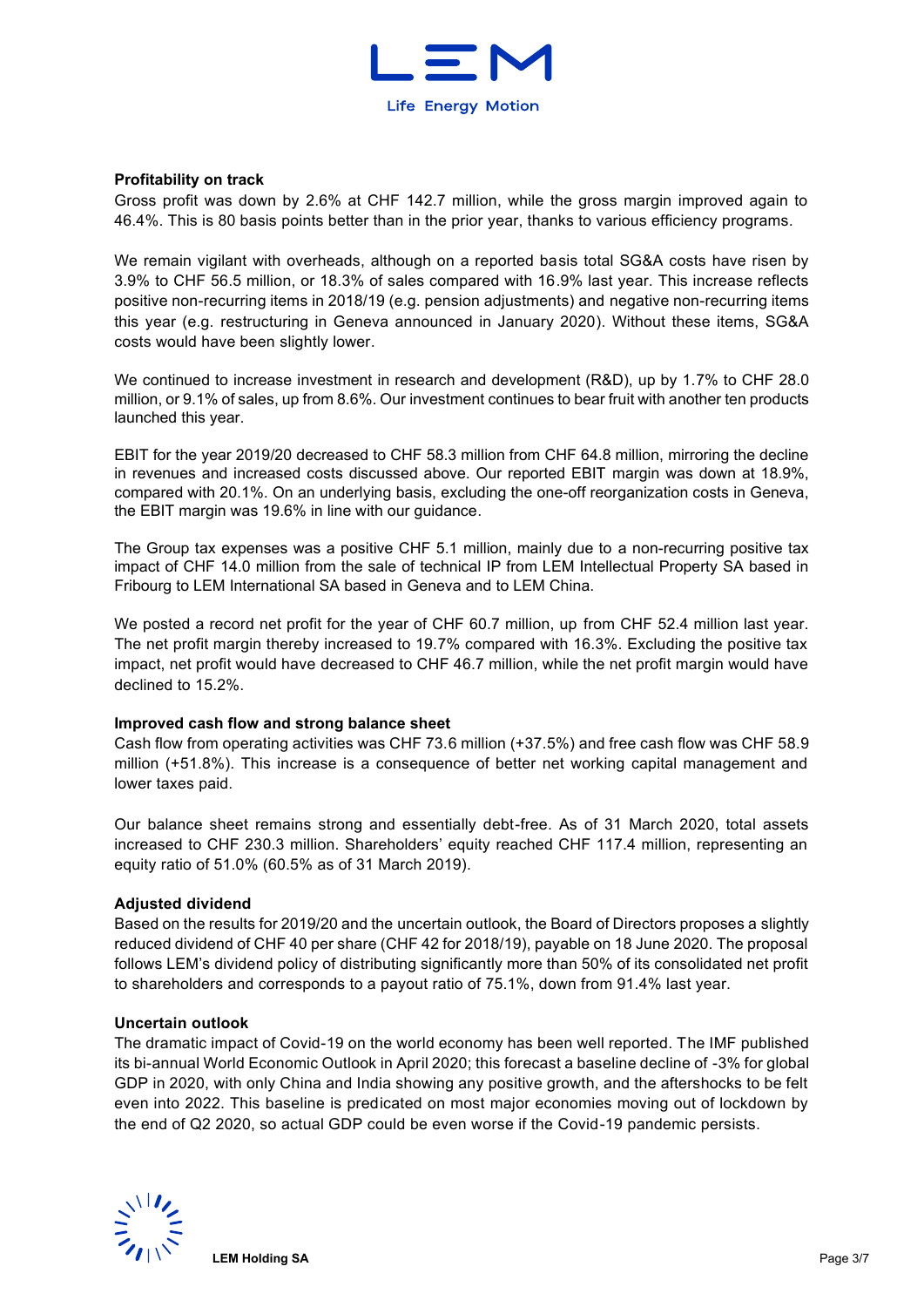

LEM's business does benefit from geographic and sector diversity. Our operations in China (accounting for 32% of sales and 60% of production) were back up and running nearly at full capacity by the end of March 2020. However, a substantial portion of our China production is destined for export, and therefore is dependent on how quickly demand picks up from other economies which have been hit badly by the virus.

Given the inter-connectedness of customer demand and supply chains, and where LEM sits in this complex global web, we will not have any real visibility on the impact to our business until the second quarter of our financial year 2020/21.

Despite this difficult environment, it is important to remember the fundamental long-term prospects for LEM remain strong, driven by mega trends such as renewable energy, mobility and automation. LEM benefits from the underlying reliability of our business across a global footprint, with recognized heritage and market leadership, a steady flow of orders, robust margins, a strong balance sheet and healthy cash flow.

We are maintaining our key projects of investing in a new plant in Malaysia to diversify the production footprint, and in a new global headquarters in Geneva. We continue to invest in R&D at between 8-10% of sales, leveraging new technologies for example in electric powertrains, smarter sensors, DC metering and charging systems. We continue to improve the efficiency of production, while also empowering our global sites with full capabilities in R&D, operations, sales and quality management. This will make our organization more agile, increase our speed of execution and reduce the time to market.

In summary, we will focus on those matters under our own control, ensuring the business is run as efficiently as possible. While confident in LEM's core qualities of engineering expertise and reliability, with a proven track record of nearly 50 years, we recognize the Covid-19 impact on the global economy and societies will leave certain drivers for our short-term prospects out of our hands.

#### **Conference call and webcast**

Due to the ongoing pandemic and social distancing requirements, LEM will not host a physical meeting as it normally does on this occasion. Rather, Andreas Hürlimann, Chairman of the Board of Directors, Frank Rehfeld, CEO, and Andrea Borla, CFO, will host a conference call and webcast for investors, analysts and media, to present the results for the financial year 2019/20 and the outlook for the financial year 2020/21 **today at 10:00 CEST**, followed by a Q&A session.

Listen to the conference call and live webcast <https://87399.choruscall.eu/links/lem200519.html>

The press release, Annual Review, Financial Report, investor presentation, and the link to the webcast will be available from today, 19 May 2020, on [http://www.lem.com/en/investors.](http://www.lem.com/en/investors)

#### **Dial-In Numbers**

+41 (0) 58 310 50 00 Switzerland & Europe +44 (0) 207 107 06 13 UK +1 (1) 631 570 56 13 USA Other countries: [https://media.choruscall.ch/documents/Attended\\_DI\\_numbers.pdf](https://media.choruscall.ch/documents/Attended_DI_numbers.pdf) 

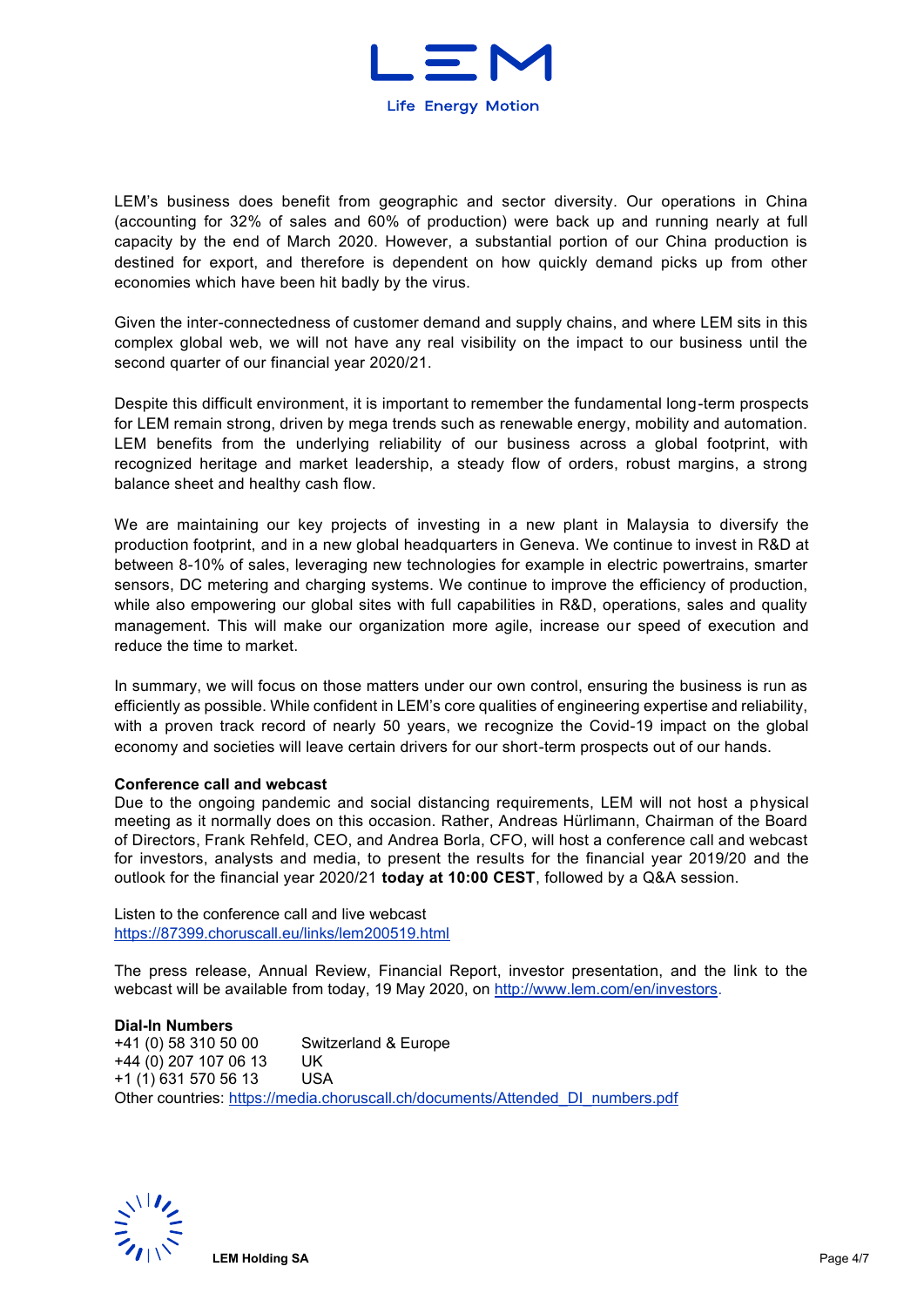

#### **Annual General Meeting**

Given the exceptional circumstances due to the Covid-19 pandemic, the Annual General Meeting of Shareholders on 09 June cannot take place in the usual format. This means that shareholders are not permitted to attend in person, and therefore they may only exercise their voting rights by instructing the Independent Representative. The formal invitation with proposed resolutions is published today on the company's website.

#### **Financial calendar**

| The financial year runs from 1 April to 31 March |                                                                       |
|--------------------------------------------------|-----------------------------------------------------------------------|
| 9 June 2020                                      | Annual General Meeting of Shareholders for the financial year 2019/20 |
| 16 June 2020                                     | Dividend ex-date                                                      |
| 18 June 2020                                     | Dividend payment date                                                 |
| 29 July 2020                                     | First-quarter results 2020/21                                         |
| 3 November 2020                                  | Half-year results 2020/21                                             |
| 4 February 2021                                  | Third-quarter results 2020/21                                         |
| 19 May 2021                                      | Year-end results 2020/21                                              |
| 24 June 2021                                     | Annual General Meeting of Shareholders for the financial year 2020/21 |
| 1 July 2021                                      | Dividend ex-date                                                      |
| 6 July 2021                                      | Dividend payment date                                                 |

#### **LEM – Life Energy Motion**

A leading company in electrical measurement, LEM engineers the best solutions for energy and mobility, ensuring that our customers' systems are optimized, reliable and safe.

Our 1,500 people in over 15 countries transform technology potential into powerful answers. We develop and recruit the best global talent, working at the forefront of mega trends such as renewable energy, mobility, automation and digitization.

With innovative electrical solutions, we are helping our customers and society accelerate the transition to a sustainable future.

Listed on the SIX Swiss Exchange since 1986, the company's ticker symbol is LEHN. [www.lem.com](http://www.lem.com/) 

### **Contact: Investment community**

Andrea Borla, Chief Financial Officer Phone: +41 22 706 1250 Email: [investor@lem.com](mailto:investor@lem.com) 

**Contact: Media** Cabinet Privé de Conseils s.a. (CPC) Nick Miles, [miles@cpc-pr.com,](mailto:miles@cpc-pr.com) mobile +41 79 678 76 26 Michael Füglister, [fuglister@cpc-pr.com,](mailto:fuglister@cpc-pr.com) mobile +41 78 839 07 62

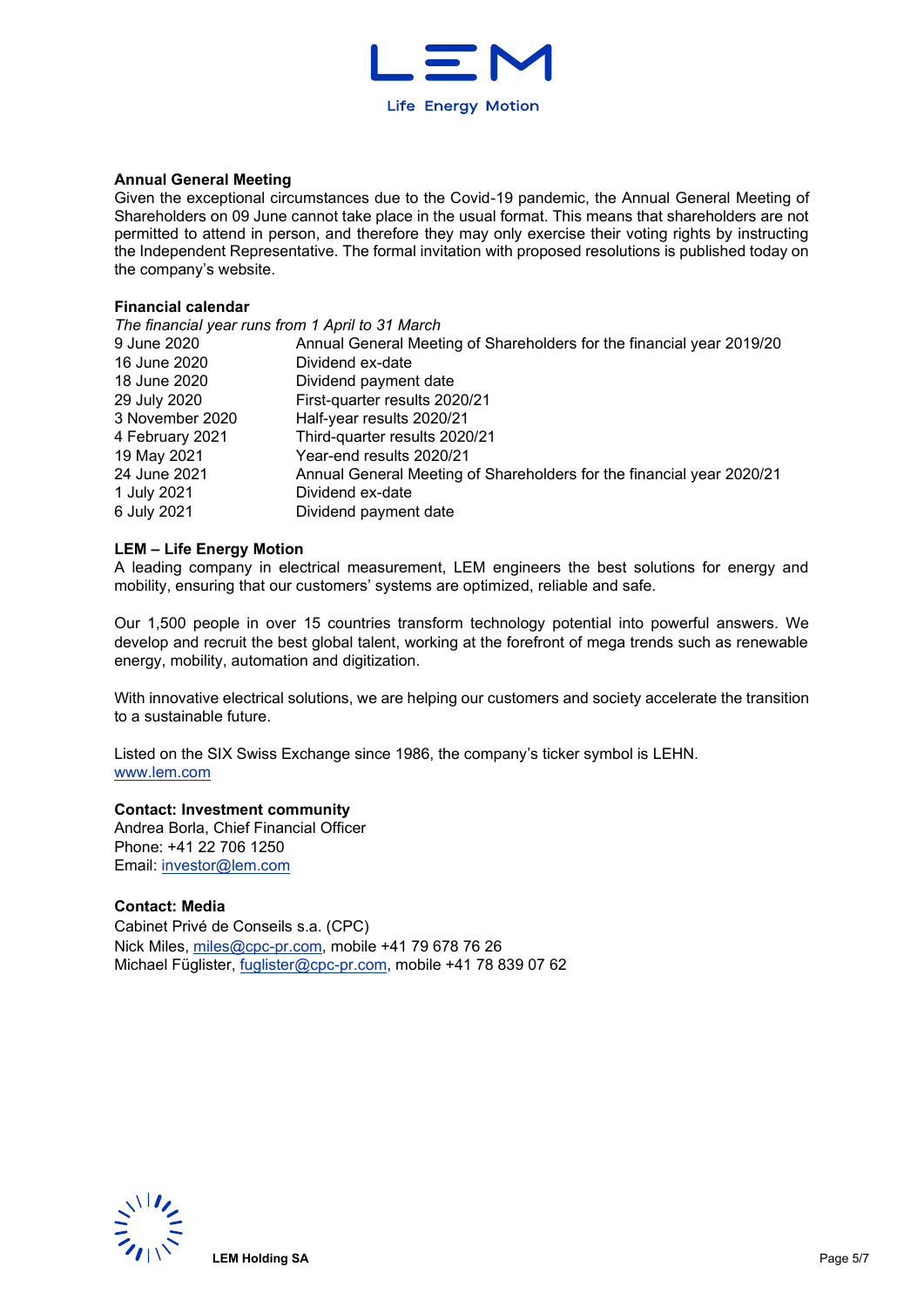

# **Appendix**

## **Consolidated income statement**

|                                | <b>April to March</b> |           |          |  |  |  |  |  |
|--------------------------------|-----------------------|-----------|----------|--|--|--|--|--|
| In CHF thousands               | 2019/20               | 2018/19   | Change   |  |  |  |  |  |
| Sales                          | 307'942               | 321'591   | $-4.2%$  |  |  |  |  |  |
| Cost of goods sold             | (165'195)             | (175'098) |          |  |  |  |  |  |
| Gross margin                   | 142'747               | 146'493   | $-2.6%$  |  |  |  |  |  |
| Gross margin (in %)            | 46.4%                 | 45.6%     |          |  |  |  |  |  |
| Sales expense                  | (28'232)              | (29'733)  |          |  |  |  |  |  |
| Administration expense         | (28'270)              | (24'640)  |          |  |  |  |  |  |
| Research & development expense | (28'038)              | (27'576)  |          |  |  |  |  |  |
| Other expense                  | (0)                   | 0         |          |  |  |  |  |  |
| Other income                   | 120                   | 252       |          |  |  |  |  |  |
| <b>EBIT</b>                    | 58'327                | 64'796    | $-10.0%$ |  |  |  |  |  |
| EBIT margin (in %)             | 18.9%                 | 20.1%     |          |  |  |  |  |  |
| Financial expense              | (505)                 | (179)     |          |  |  |  |  |  |
| Financial income               | 191                   | 155       |          |  |  |  |  |  |
| Foreign exchange effect        | (2'379)               | (2'519)   |          |  |  |  |  |  |
| <b>Profit before taxes</b>     | 55'634                | 62'252    | $-10.6%$ |  |  |  |  |  |
| Income taxes                   | 5'059                 | (9'876)   |          |  |  |  |  |  |
| Net profit for the year        | 60'693                | 52'376    | $+15.9%$ |  |  |  |  |  |
| Net profit margin (in %)       | 19.7%                 | 16.3%     |          |  |  |  |  |  |